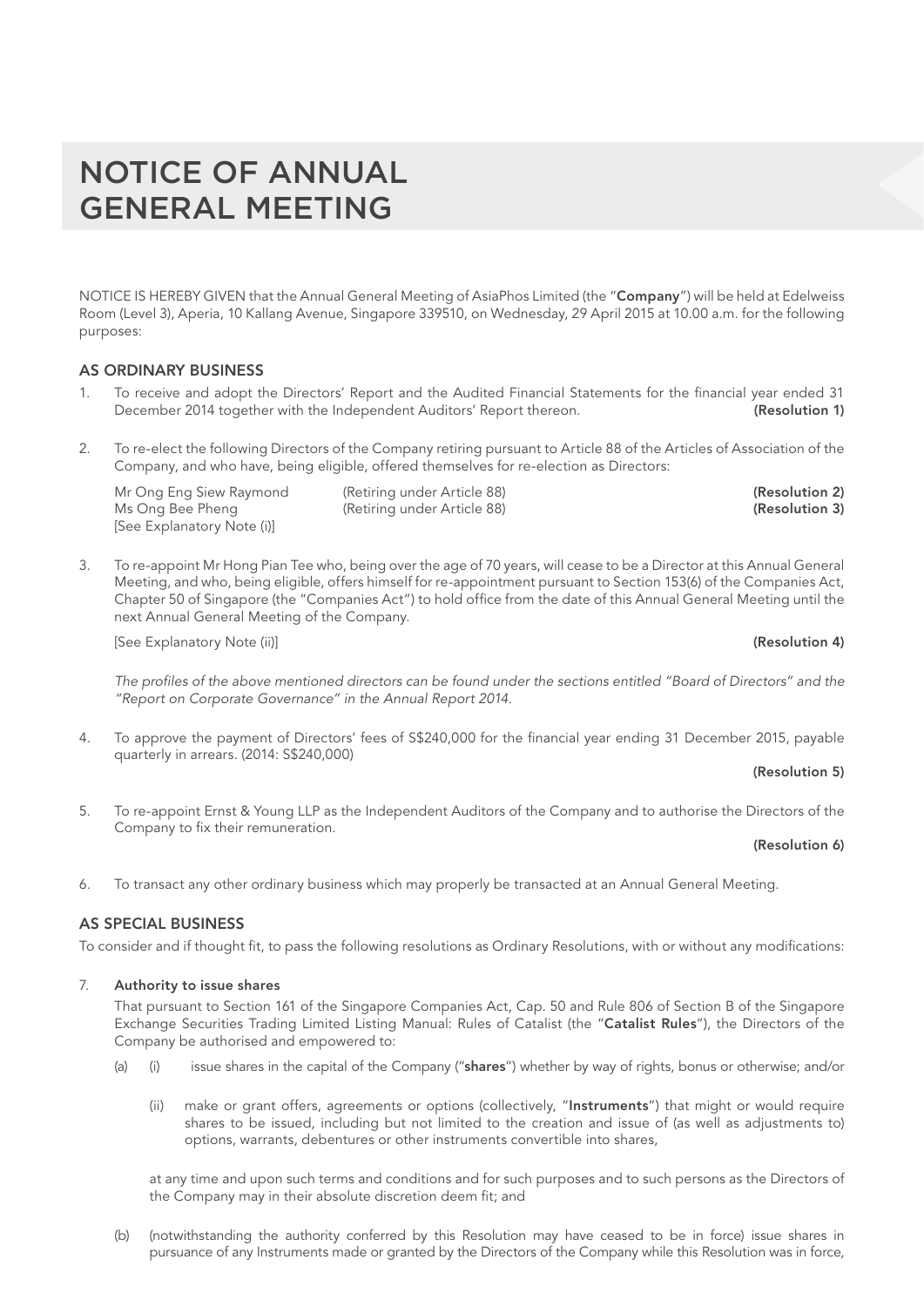provided that:

- (1) the aggregate number of shares (including shares to be issued in pursuance of the Instruments, made or granted pursuant to this Resolution) to be issued pursuant to this Resolution shall not exceed one hundred per centum (100%) of the total number of issued shares (excluding treasury shares) in the capital of the Company (as calculated in accordance with sub-paragraph (2) below), of which the aggregate number of shares (including shares to be issued in pursuance of the Instruments made or granted pursuant to this Resolution) to be issued other than on a pro rata basis to shareholders of the Company shall not exceed fifty per centum (50%) of the total number of issued shares (excluding treasury shares) in the capital of the Company (as calculated in accordance with sub-paragraph (2) below);
- (2) (subject to such manner of calculation as may be prescribed by the Singapore Exchange Securities Trading Limited) for the purpose of determining the aggregate number of shares that may be issued under subparagraph (1) above, the total number of issued shares (excluding treasury shares) in the capital of the Company shall be based on the total number of issued shares (excluding treasury shares) in the capital of the Company at the time of the passing of this Resolution, after adjusting for:
	- (a) new shares arising from the conversion or exercise of any convertible securities;
	- (b) new shares arising from the exercising of share options or vesting of share awards which are outstanding or subsisting at the time of the passing of this Resolution, provided the options or awards were granted in compliance with Part VIII of Chapter 8 of the Catalist Rules; and
	- (c) any subsequent bonus issue, consolidation or subdivision of shares;
- (3) in exercising the authority conferred by this Resolution, the Company shall comply with the provisions of the Catalist Rules for the time being in force (unless such compliance has been waived by the Singapore Exchange Securities Trading Limited) and the Articles of Association, for the time being, of the Company; and
- (4) unless revoked or varied by the Company in a general meeting, such authority shall continue in force until the conclusion of the next Annual General Meeting of the Company or the date by which the next Annual General Meeting of the Company is required by law to be held, whichever is earlier.

[See Explanatory Note (iii)] (Resolution 7)

### 8. Authority to allot and issue shares under the AsiaPhos Performance Share Plan

That pursuant to Section 161 of the Singapore Companies Act, Cap. 50, the Directors of the Company be authorised and empowered to grant awards in accordance with the provisions of the AsiaPhos Performance Share Plan and to allot and issue from time to time, such number of shares in the capital of the Company as may be required to be issued pursuant to the vesting of awards under the AsiaPhos Performance Share Plan, provided always that the aggregate number of shares issued and issuable pursuant to vesting of awards granted under the AsiaPhos Performance Share Plan, when added to (i) the number of shares issued and issuable in respect of all awards granted or awarded thereunder; and (ii) all shares issued and issuable in respect of all options granted or awards granted under any other share incentive scheme or share plan adopted by the Company for the time being in force, shall not exceed fifteen per centum (15%) of the total number of issued shares (excluding treasury shares) of the Company on the day preceding the relevant date of the award.

[See Explanatory Note (iv)] (Resolution 8)

By Order of the Board

Yoo Loo Ping, Company Secretary Singapore, 13 April 2015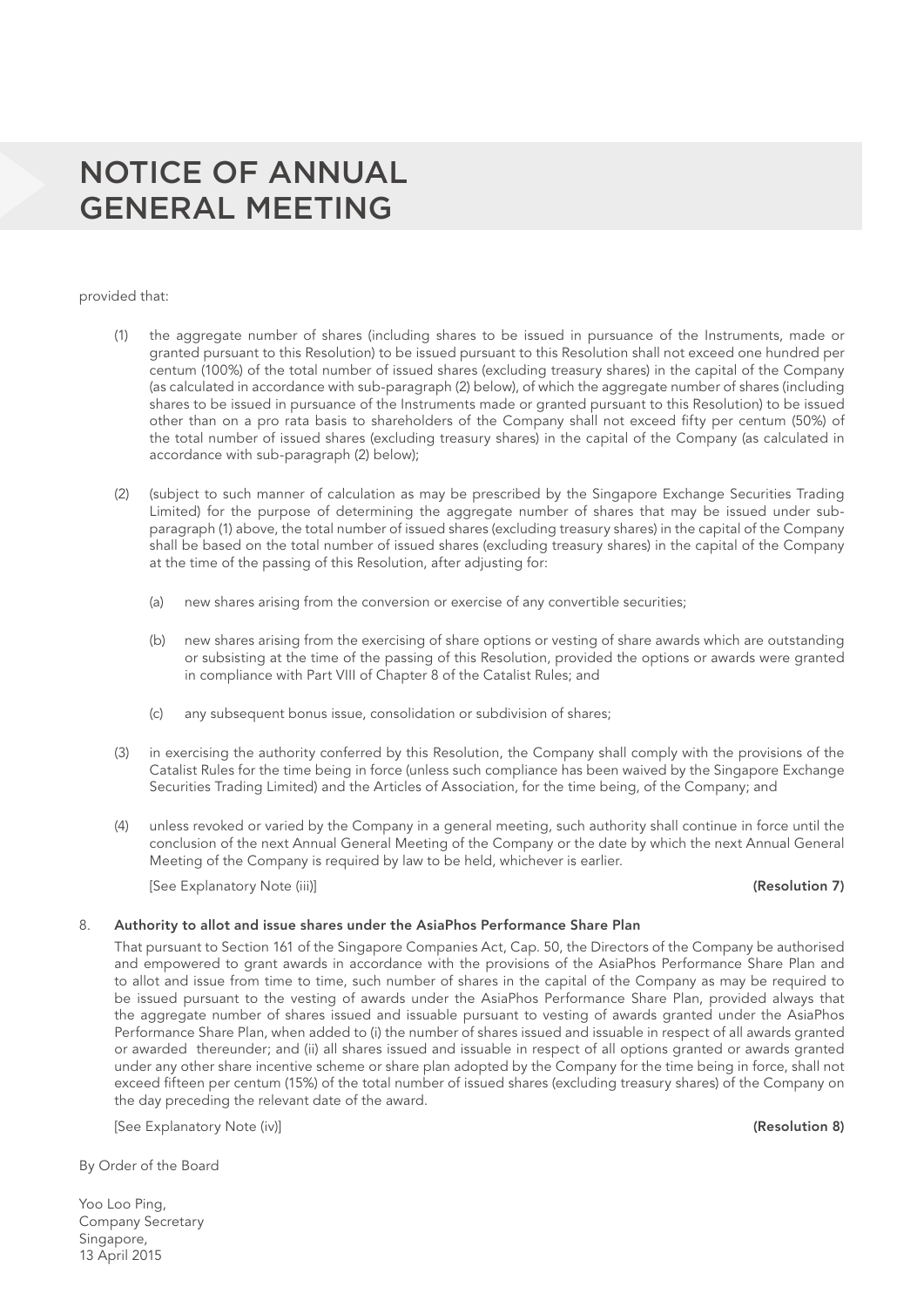### Explanatory Notes:

(i) Mr Ong Eng Siew Raymond, upon re-election as a Director of the Company, will remain as a Non-Executive Director.

Ms Ong Bee Pheng, upon re-election as a Director of the Company, will remain as a Non-Executive Director.

- (ii) Mr Hong Pian Tee, upon re-election as a Director of the Company, will remain as Chairman of the Board, a member of the Audit and Remuneration Committees, and the Board of Directors (save for Mr Hong Pian Tee) considers him independent for the purposes of Rule 704(7) of the Catalist Rules of the Singapore Exchange Securities Trading Limited ("SGX-ST").
- (iii) The Ordinary Resolution 7 in item 7 above, if passed, will empower the Directors of the Company, effective until the conclusion of the next Annual General Meeting of the Company, or the date by which the next Annual General Meeting of the Company is required by law to be held or such authority is varied or revoked by the Company in a general meeting, whichever is the earlier, to issue shares, make or grant Instruments convertible into shares and to issue shares pursuant to such Instruments, up to a number not exceeding, in total, one hundred per centum (100%) of the total number of issued shares (excluding treasury shares) in the capital of the Company, of which up to fifty per centum (50%) may be issued other than on a pro-rata basis to shareholders.

For determining the aggregate number of shares that may be issued, the total number of issued shares (excluding treasury shares) will be calculated based on the total number of issued shares (excluding treasury shares) in the capital of the Company at the time this Ordinary Resolution is passed after adjusting for new shares arising from the conversion or exercise of any convertible securities or share options or vesting of share awards which are outstanding or subsisting at the time when this Ordinary Resolution is passed and any subsequent bonus issue, consolidation or subdivision of shares.

(iv) The Ordinary Resolution 8 in item 8 above, if passed, will empower the Directors of the Company, effective until the conclusion of the next Annual General Meeting of the Company, or the date by which the next Annual General Meeting of the Company is required by law to be held or such authority is varied or revoked by the Company in a general meeting, whichever is the earlier, to grant awards under the AsiaPhos Performance Share Plan in accordance with the provisions of the AsiaPhos Performance Share Plan and to allot and issue from time to time such number of fully-paid shares as may be required to be issued pursuant to the vesting of the awards under the AsiaPhos Performance Share Plan subject to the maximum number of shares prescribed under the terms and conditions of the AsiaPhos Performance Share Plan.

The aggregate number of ordinary shares which may be allotted and issued pursuant to the AsiaPhos Performance Share Plan and under any other share incentive scheme or share plan adopted by the Company for the time being in force, is limited to fifteen per centum (15%) of the total number of issued shares (excluding treasury shares) of the Company from time to time. This authority is in addition to the general authority to issue shares sought under Ordinary Resolution No. 7.